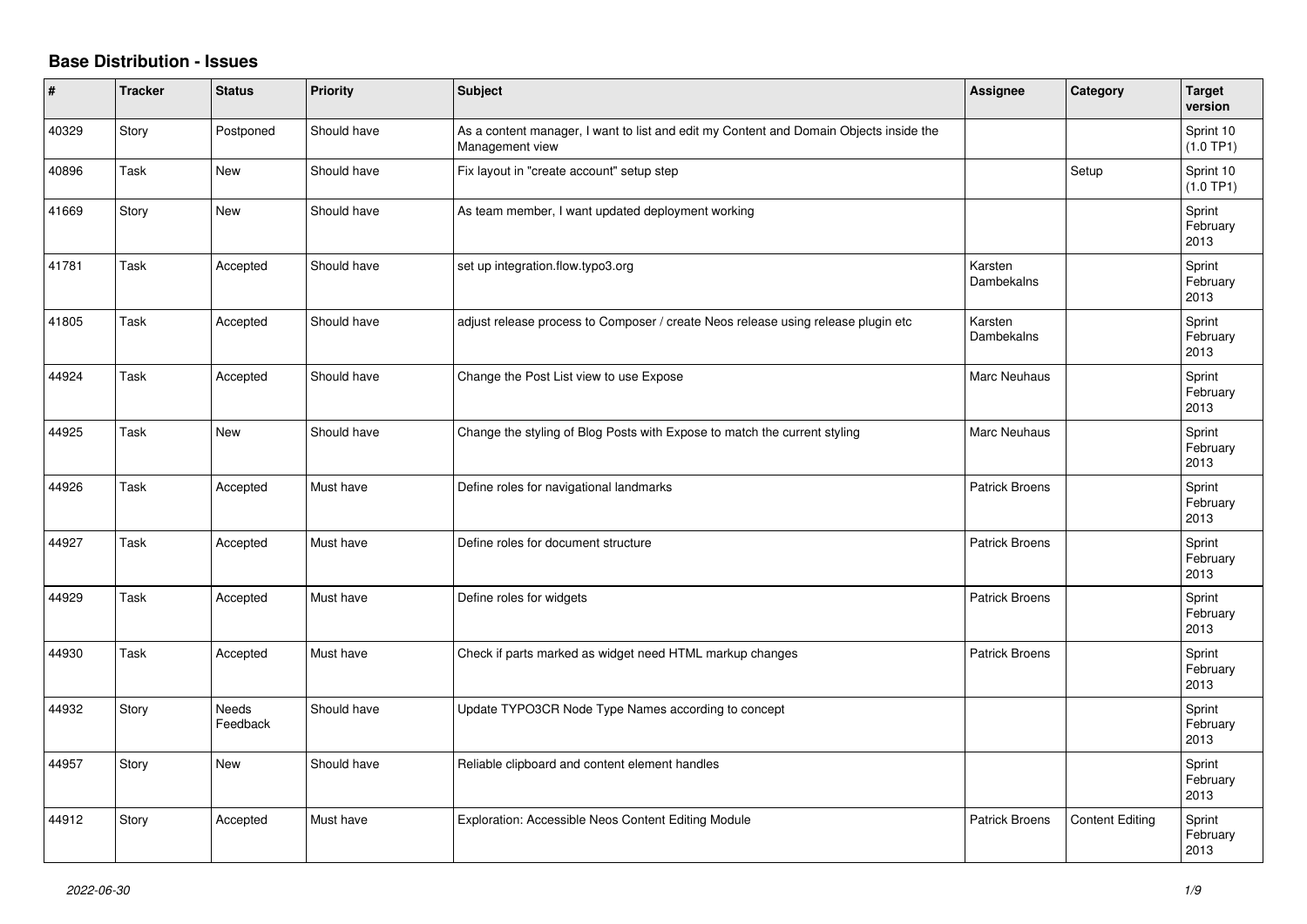| #     | <b>Tracker</b> | <b>Status</b> | <b>Priority</b> | <b>Subject</b>                                                                  | <b>Assignee</b>        | Category                  | <b>Target</b><br>version   |
|-------|----------------|---------------|-----------------|---------------------------------------------------------------------------------|------------------------|---------------------------|----------------------------|
| 44916 | Story          | <b>New</b>    | Should have     | Explore: Usage of Touch Screens for Neos                                        | <b>Patrick Broens</b>  | Content<br>Management     | Sprint<br>February<br>2013 |
| 44919 | Story          | Accepted      | Should have     | Use Expose for listing BlogPost-Nodes in Frontend                               | Marc Neuhaus           | <b>Content Rendering</b>  | Sprint<br>February<br>2013 |
| 44921 | Story          | Accepted      | Should have     | Decide TypoScript and TYPO3CR Naming                                            | Sebastian<br>Kurfuerst | <b>Content Rendering</b>  | Sprint<br>February<br>2013 |
| 44981 | Story          | <b>New</b>    | Should have     | Rename Node Types to final names                                                |                        | <b>Content Repository</b> | Sprint<br>February<br>2013 |
| 41100 | Task           | Accepted      | Could have      | Create one-page reference about all available TypoScript objects (nice to have) | Christian Müller       |                           | 1.0 beta 1                 |
| 44977 | Story          | <b>New</b>    | Must have       | TYPO3 Flow (Backend) speed optimization                                         |                        |                           | $1.0$ beta $1$             |
| 45099 | Story          | <b>New</b>    | Should have     | As a user I want the Ui to handle an expired session correctly                  |                        |                           | 1.0 beta 1                 |
| 45217 | Work Package   | New           | Should have     | [WIP][Assignee missing] External & internal link support                        |                        |                           | $1.0$ beta $1$             |
| 48078 | Task           | Accepted      | Should have     | Fullscreen mode toggle                                                          | Sebastian<br>Kurfuerst |                           | $1.0$ beta $1$             |
| 48080 | Task           | Accepted      | Should have     | Breadcrumb                                                                      |                        |                           | 1.0 beta 1                 |
| 48238 | Task           | <b>New</b>    | Could have      | Alert user when logging out with unpublished nodes                              |                        |                           | 1.0 beta 1                 |
| 48271 | Task           | <b>New</b>    | Should have     | General security                                                                |                        |                           | $1.0$ beta $1$             |
| 48328 | Task           | Accepted      | Should have     | Rename JavaScript to new structure                                              | Aske Ertmann           |                           | 1.0 beta 1                 |
| 48329 | Task           | <b>New</b>    | Should have     | Remove leftover window.T3                                                       |                        |                           | 1.0 beta 1                 |
| 48333 | Task           | <b>New</b>    | Should have     | Clean up Content/Application and Content/ContentModule                          |                        |                           | 1.0 beta 1                 |
| 48352 | Task           | <b>New</b>    | Should have     | Aloha loading does not always work reliably                                     |                        |                           | 1.0 beta 1                 |
| 48367 | Work Package   | New           | Should have     | [WIP] End-To-End Testing of Neos with Behat                                     |                        |                           | 1.0 beta 1                 |
| 49014 | Task           | New           | Should have     | Detect prototype copying leading to a loop                                      |                        |                           | 1.0 beta 1                 |
| 49385 | Work Package   | Accepted      | Must have       | Release Flow 2.0 stable                                                         | Robert Lemke           |                           | 1.0 beta 1                 |
| 49943 | Work Package   | Accepted      | Should have     | Security                                                                        | Andreas<br>Förthner    |                           | 1.0 beta 1                 |
| 49951 | Task           | <b>New</b>    | Should have     | Node structure / layout                                                         |                        |                           | 1.0 beta 1                 |
| 49952 | Task           | New           | Should have     | Folder node types                                                               |                        |                           | 1.0 beta 1                 |
| 49954 | Task           | New           | Must have       | If a user is logged out redirect to login screen after failed AJAX request      |                        |                           | 1.0 beta 1                 |
| 49957 | Task           | <b>New</b>    | Should have     | Selecting a parent element doesn't change the content breadcrumb                |                        |                           | 1.0 beta 1                 |
| 49958 | Task           | New           | Should have     | Clicking the page reloads the inspector even if the page is already selected    |                        |                           | 1.0 beta 1                 |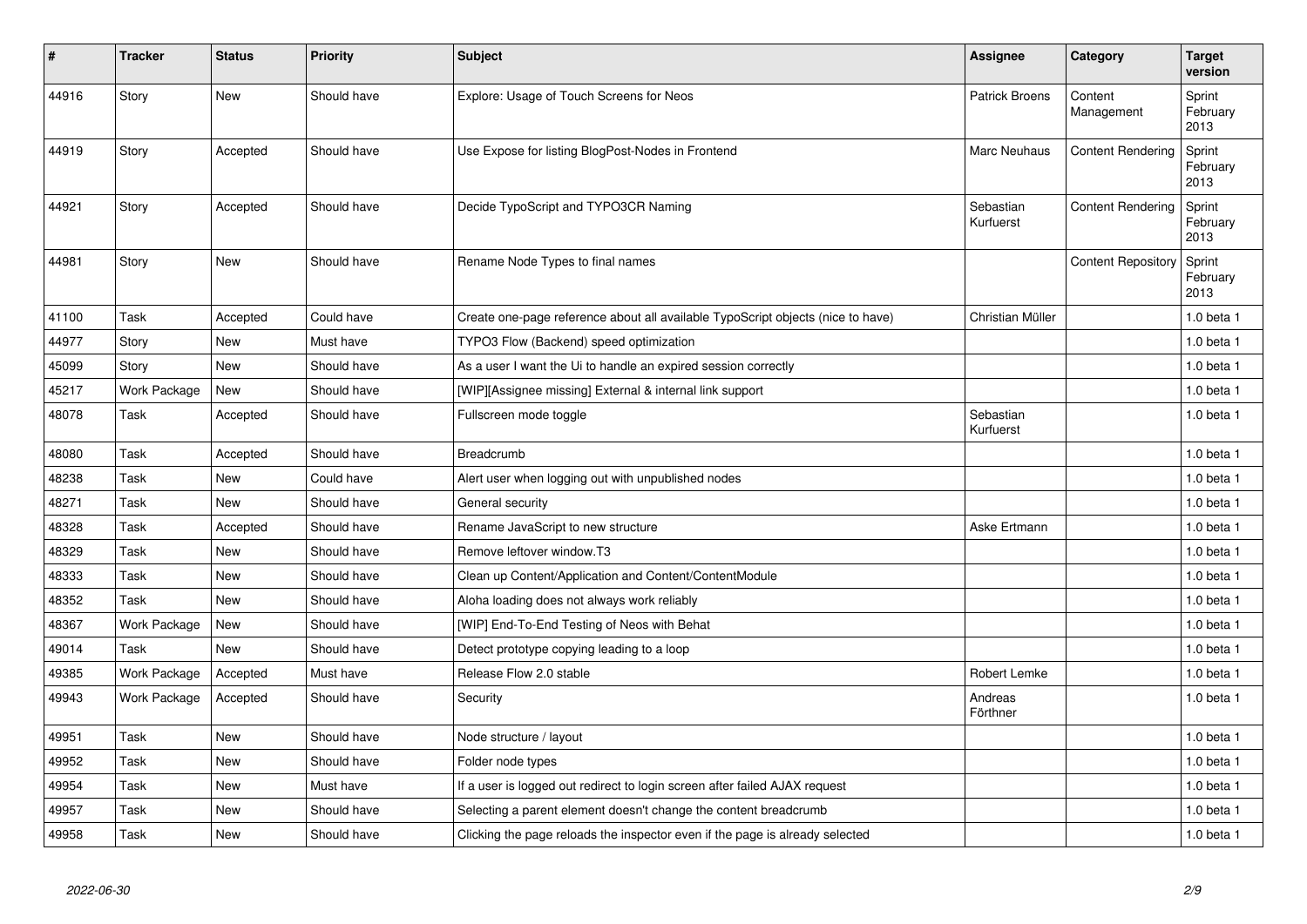| #     | <b>Tracker</b> | <b>Status</b> | <b>Priority</b> | <b>Subject</b>                                                                                            | Assignee               | Category                 | <b>Target</b><br>version |
|-------|----------------|---------------|-----------------|-----------------------------------------------------------------------------------------------------------|------------------------|--------------------------|--------------------------|
| 50191 | Story          | Accepted      | Should have     | As an integrator I want an extensible way of including JavaScript and CSS                                 | Christopher<br>Hlubek  |                          | 1.0 beta 1               |
| 50385 | Task           | New           | Must have       | Folder node types                                                                                         |                        |                          | 1.0 beta 1               |
| 10506 | Story          | New           | Must have       | Minimalistic Media Browser (Files, Images, Documents)                                                     | Christian Müller       | <b>Content Editing</b>   | 1.0 beta 1               |
| 13532 | Story          | New           | Must have       | Implement File Download Content Type                                                                      | Christian Müller       | <b>Content Editing</b>   | 1.0 beta 1               |
| 44975 | Story          | Accepted      | Must have       | Implement module listing for Launch Bar, and fix search                                                   | Christopher<br>Hlubek  | <b>Content Editing</b>   | 1.0 beta 1               |
| 45003 | Work Package   | Accepted      | Should have     | Media Browser                                                                                             | Christian Müller       | <b>Content Editing</b>   | 1.0 beta 1               |
| 45021 | Work Package   | <b>New</b>    | Should have     | [WIP] [ASSIGNEE MISSING] Cross Browser Compatibility                                                      |                        | <b>Content Editing</b>   | 1.0 beta 1               |
| 45023 | Work Package   | Accepted      | Should have     | Make complex, interactive custom content types possible                                                   |                        | <b>Content Editing</b>   | 1.0 beta 1               |
| 45310 | Story          | New           | Should have     | Implement enhanced @position syntax known from TypoScript also in the property panel<br>inspector editors |                        | <b>Content Editing</b>   | 1.0 beta 1               |
| 40336 | Story          | New           | Could have      | As a Site Integrator I want to see a list of rendering issues                                             |                        | <b>Content Rendering</b> | 1.0 beta 1               |
| 45758 | Story          | Accepted      | Should have     | Provide a way to control escaping of content through TypoScript                                           | Sebastian<br>Kurfuerst | <b>Content Rendering</b> | 1.0 beta 1               |
| 48291 | Task           | Accepted      | Should have     | Redirect management for moved pages                                                                       | <b>Tim Kandel</b>      | Content Rendering        | 1.0 beta 1               |
| 51927 | Task           | Accepted      | Must have       | Node type structure                                                                                       |                        | Content Repository       | 1.0 beta 1               |
| 52020 | Task           | Accepted      | Should have     | clean up Node Structure between TYPO3 Neos and TYPO3. Neos. Node Types                                    | Sebastian<br>Kurfuerst | Content Repository       | 1.0 beta 1               |
| 41586 | Story          | Accepted      | Could have      | write Neos Integrator Guide                                                                               | Sebastian<br>Kurfuerst | Documentation            | 1.0 beta 1               |
| 44969 | Story          | <b>New</b>    | Should have     | Document Two-Tree Localization Approach                                                                   |                        | Documentation            | 1.0 beta 1               |
| 44970 | Story          | New           | Must have       | Define Neos 1.0 API                                                                                       | Robert Lemke           | Documentation            | 1.0 beta 1               |
| 44971 | Work Package   | Accepted      | Should have     | <b>TYPO3 Neos API Definition</b>                                                                          | Sebastian<br>Kurfuerst | Documentation            | 1.0 beta 1               |
| 45004 | Work Package   | Accepted      | Must have       | Write TYPO3 Neos Integrator Guide                                                                         | Karsten<br>Dambekalns  | Documentation            | 1.0 beta 1               |
| 45037 | Task           | <b>New</b>    | Should have     | [DEMOSITE] Link to be from frontpage                                                                      |                        | General / Project        | 1.0 beta 1               |
| 45408 | Work Package   | Accepted      | Should have     | Frontend / Page Cache                                                                                     | Robert Lemke           | General / Project        | 1.0 beta 1               |
| 48275 | Work Package   | New           | Should have     | <b>TypoScript consistency</b>                                                                             | Sebastian<br>Kurfuerst | General / Project        | 1.0 beta 1               |
| 48278 | Task           | New           | Must have       | Add "Find" FlowQuery operation                                                                            |                        | General / Project        | 1.0 beta 1               |
| 47023 | Work Package   | Accepted      | Could have      | Global user interface                                                                                     | Aske Ertmann           | Global User<br>Interface | 1.0 beta 1               |
| 8792  | Epic           | New           | Could have      | EPIC: Speed and Contentcaching                                                                            |                        |                          |                          |
| 8798  | Story          | On Hold       | Should have     | As Robin I want to edit basic objects in the management view.                                             |                        |                          |                          |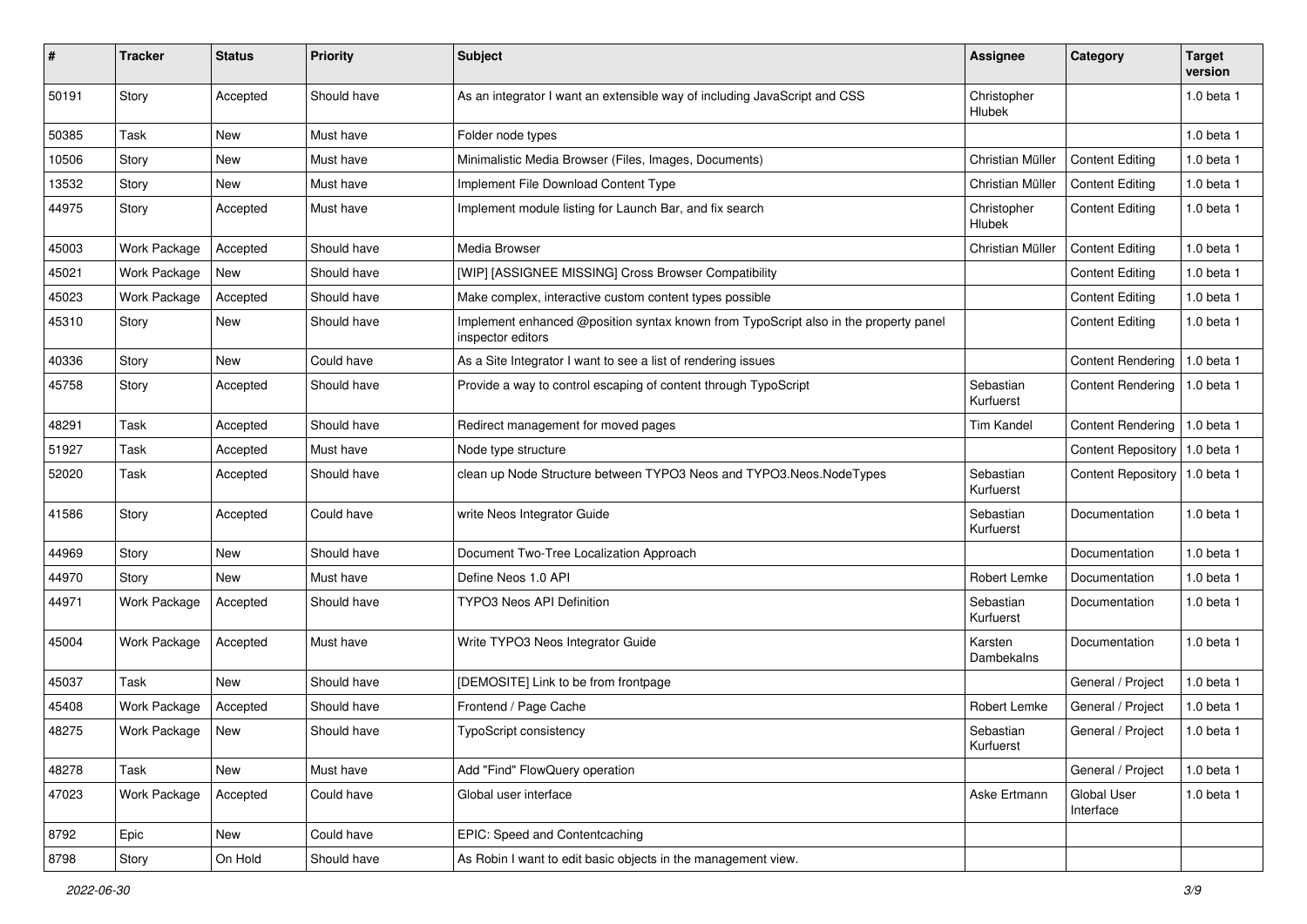| #     | <b>Tracker</b> | <b>Status</b>            | <b>Priority</b>      | Subject                                                                                                             | <b>Assignee</b> | Category | <b>Target</b><br>version |
|-------|----------------|--------------------------|----------------------|---------------------------------------------------------------------------------------------------------------------|-----------------|----------|--------------------------|
| 10508 | Epic           | <b>New</b>               | Must have            | EPIC: Roles / Security for BE and FE / Usermanagement                                                               |                 |          |                          |
| 10509 | Epic           | New                      | Should have          | EPIC: Workspaces and Publishing Workflows                                                                           |                 |          |                          |
| 10513 | Epic           | New                      | Won't have this time | EPIC: System-Monitoring / Maintenance                                                                               |                 |          |                          |
| 12443 | Epic           | New                      | Should have          | EPIC: performant Contenttargeting (personalisation)                                                                 |                 |          |                          |
| 40294 | Epic           | New                      | Should have          | EPIC: Inline Editing Support (Links, Content Types, Plugin)                                                         |                 |          |                          |
| 40297 | Epic           | New                      | Must have            | EPIC: Basic Page Tree Operations                                                                                    |                 |          |                          |
| 40298 | Epic           | New                      | Should have          | EPIC: Design / Icons                                                                                                |                 |          |                          |
| 40299 | Epic           | New                      | Must have            | EPIC: Content Security (Workspaces)                                                                                 |                 |          |                          |
| 40300 | Epic           | New                      | Should have          | EPIC: Consistent UI Design (Bootstrap)                                                                              |                 |          |                          |
| 40301 | Epic           | New                      | Should have          | EPIC: System Log Viewer / Audit                                                                                     |                 |          |                          |
| 40302 | Epic           | New                      | Should have          | <b>EPIC: Account Profile</b>                                                                                        |                 |          |                          |
| 40306 | Epic           | New                      | Should have          | EPIC: Content import from TYPO3                                                                                     |                 |          |                          |
| 40307 | Epic           | New                      | Should have          | EPIC: Custom View for Data Types                                                                                    |                 |          |                          |
| 40308 | Epic           | New                      | Should have          | EPIC: In-table editing for items in the Management View                                                             |                 |          |                          |
| 40309 | Story          | New                      | Should have          | As a system administrator I want to see a meaningful error message if the database has<br>not been set up correctly |                 |          |                          |
| 40310 | Story          | Postponed                | Should have          | As any User, if no site exists I want to be redirected to the Setup wizard                                          |                 |          |                          |
| 40311 | Story          | New                      | Should have          | As a user I want the UI to respect the lights-off principle                                                         |                 |          |                          |
| 40313 | Story          | <b>Needs</b><br>Feedback | Should have          | As a Site Developer I can define the title and package key for a site                                               |                 |          |                          |
| 40320 | Epic           | New                      | Should have          | EPIC: User Interface style and implementation guide                                                                 |                 |          |                          |
| 40322 | Story          | New                      | Should have          | As a site integrator I can disable and enable imported sites                                                        |                 |          |                          |
| 40323 | Story          | New                      | Should have          | As an site integrator I can remove an inactive imported site                                                        |                 |          |                          |
| 40324 | Story          | New                      | Should have          | As a site integrator I can change the title, description & version of an imported site                              |                 |          |                          |
| 40326 | Story          | New                      | Should have          | As an administrator I can create a new site package using an existing site as template                              |                 |          |                          |
| 40328 | Story          | <b>New</b>               | Should have          | As an administrator I can export selected parts of an existing site to a new site package                           |                 |          |                          |
| 40331 | Story          | New                      | Should have          | As a Content Manager, I want to create multiple pages at once                                                       |                 |          |                          |
| 40332 | Epic           | New                      | Should have          | EPIC: Management view content editing                                                                               |                 |          |                          |
| 40334 | Epic           | New                      | Should have          | <b>EPIC: Module Overview Pages</b>                                                                                  |                 |          |                          |
| 40335 | Story          | New                      | Should have          | As an Administrator, I want to run FLOW3 CLI commands in the Launch Bar                                             |                 |          |                          |
| 40473 | Epic           | New                      | Should have          | Bootstrap based login screen                                                                                        |                 |          |                          |
| 40618 | Story          | New                      | Should have          | [DISCUSS] As a user, I want to return to the last-used submodule when changing between<br>main modules              |                 |          |                          |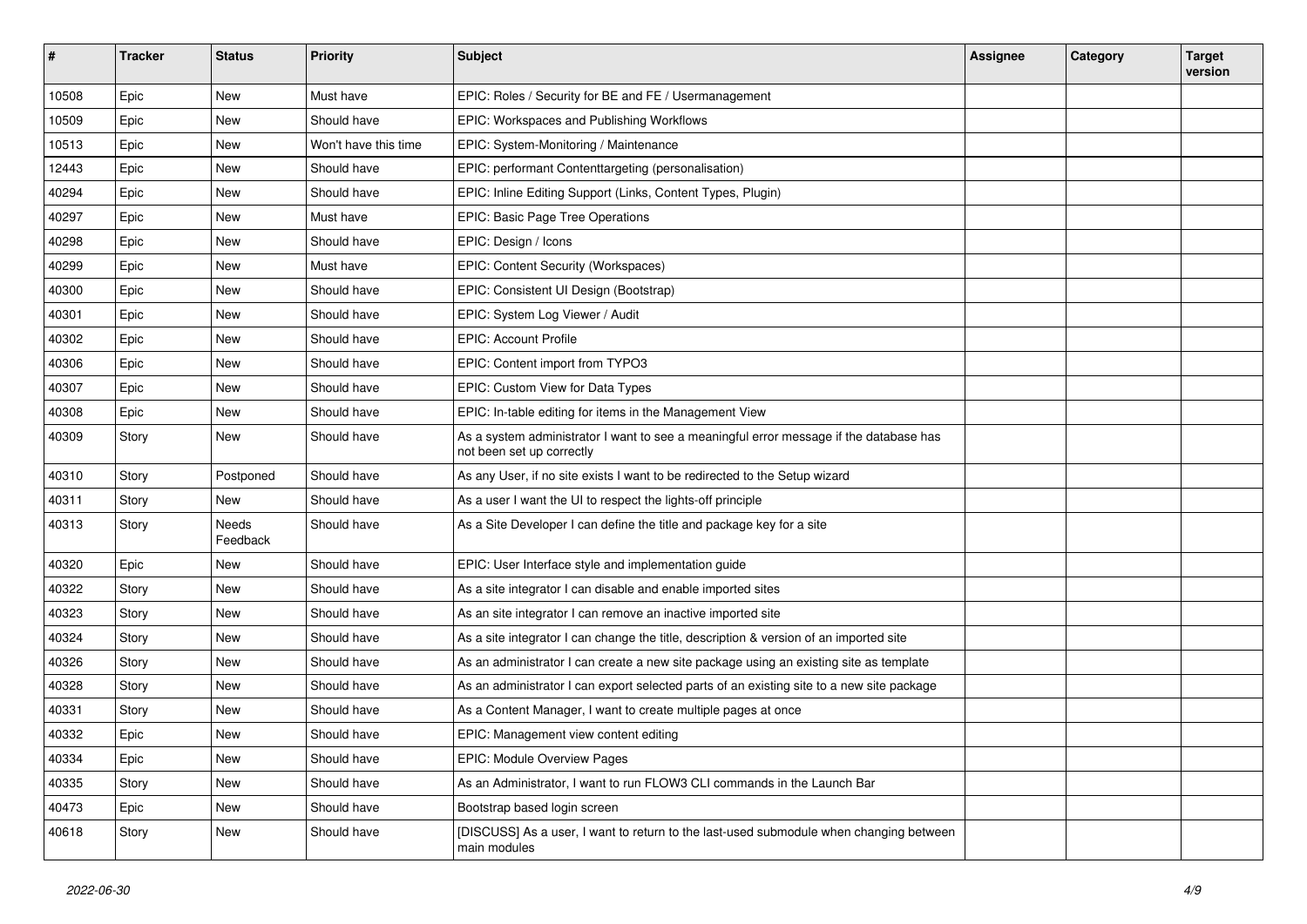| #     | <b>Tracker</b> | <b>Status</b>     | <b>Priority</b> | <b>Subject</b>                                                                                                         | <b>Assignee</b>        | Category | <b>Target</b><br>version |
|-------|----------------|-------------------|-----------------|------------------------------------------------------------------------------------------------------------------------|------------------------|----------|--------------------------|
| 40715 | Task           | Accepted          | Should have     | global overlays should have the same color / transparency                                                              | Martin Muzatko         |          |                          |
| 40717 | Story          | Postponed         | Should have     | Add Launch Bar to other modules (Management, )                                                                         |                        |          |                          |
| 40725 | Task           | <b>New</b>        | Could have      | display a message in login form if no account exists with a linl to the setup.                                         |                        |          |                          |
| 40764 | Task           | New               | Could have      | Check if we can remove the inject method in the<br>\TYPO3\TYPO3\ViewHelpers\ContentElement\* ViewHelpers               |                        |          |                          |
| 40993 | Task           | Accepted          | Could have      | Test whether drag / drop of image onto thumbnail works                                                                 |                        |          |                          |
| 41085 | Story          | New               | Should have     | As an integrator, I want to use the HTML5 "header" element for indicating titles in text                               |                        |          |                          |
| 41087 | Task           | New               | Could have      | paste in section pastes AFTER section instead of at first element.                                                     |                        |          |                          |
| 41098 | Story          | New               | Should have     | As a developer, I want a clean TypoScript package                                                                      |                        |          |                          |
| 41099 | Story          | New               | Should have     | As site integrator, I want a API reference for TypoScript objects                                                      |                        |          |                          |
| 41101 | Story          | <b>New</b>        | Could have      | As user, I want a well-working content editing (Bugfix Story)                                                          |                        |          |                          |
| 41103 | Story          | New               | Should have     | As everybody, I want the new product name to be used inside Phoenix                                                    |                        |          |                          |
| 41107 | Story          | <b>New</b>        | Should have     | As a user, I want a working demo site                                                                                  |                        |          |                          |
| 41108 | Task           | <b>New</b>        | Should have     | test / update demo/integration server                                                                                  |                        |          |                          |
| 41114 | Story          | New               | Should have     | As a user, I want to insert inline JavaScript in the HTML content elements                                             |                        |          |                          |
| 41140 | Task           | <b>New</b>        | Could have      | Let client redirect to login page if inactivity timeout was reached.                                                   |                        |          |                          |
| 41152 | Story          | New               | Could have      | As a content editor, I want to use a page tree which fits into the overall UI                                          |                        |          |                          |
| 41172 | Task           | <b>New</b>        | Could have      | Show button bar on hover with slight delay                                                                             |                        |          |                          |
| 41355 | Task           | New               | Should have     | activate link-clicking inside texts in preview mode                                                                    | Sebastian<br>Kurfuerst |          |                          |
| 41359 | Task           | Needs<br>Feedback | Should have     | close popovers when clicking anywhere else                                                                             | Sebastian<br>Kurfuerst |          |                          |
| 41592 | Story          | New               | Could have      | As a backend user I want to have sensible error handling                                                               |                        |          |                          |
| 41670 | Story          | <b>New</b>        | Should have     | as anybody, I want an updated flow and neos website                                                                    |                        |          |                          |
| 41671 | Story          | New               | Should have     | as developer, I want to make sure that jquery and ember is cleanly encapsulated and does<br>not interfere with site JS |                        |          |                          |
| 41672 | Story          | <b>New</b>        | Should have     | as developer, I want to make sure that CSS is cleanly encapsulated (i.e. site CSS does not<br>change the UI css)       |                        |          |                          |
| 41673 | Task           | New               | Should have     | add guide "tuning Flow Performance"                                                                                    |                        |          |                          |
| 41674 | Task           | New               | Should have     | add guide "profile and debug Flow applications" -> maybe ask othres to write that                                      |                        |          |                          |
| 41679 | Story          | New               | Should have     | As developer, I want to use packagist.org for all packages                                                             |                        |          |                          |
| 41680 | Task           | New               | Should have     | push all packages to packagist, with post-change hook                                                                  |                        |          |                          |
| 41682 | Task           | Accepted          | Should have     | create a package for flow typo3 org website listing only typo3-flow-* composer packages<br>("mini-TER")                | Marc Neuhaus           |          |                          |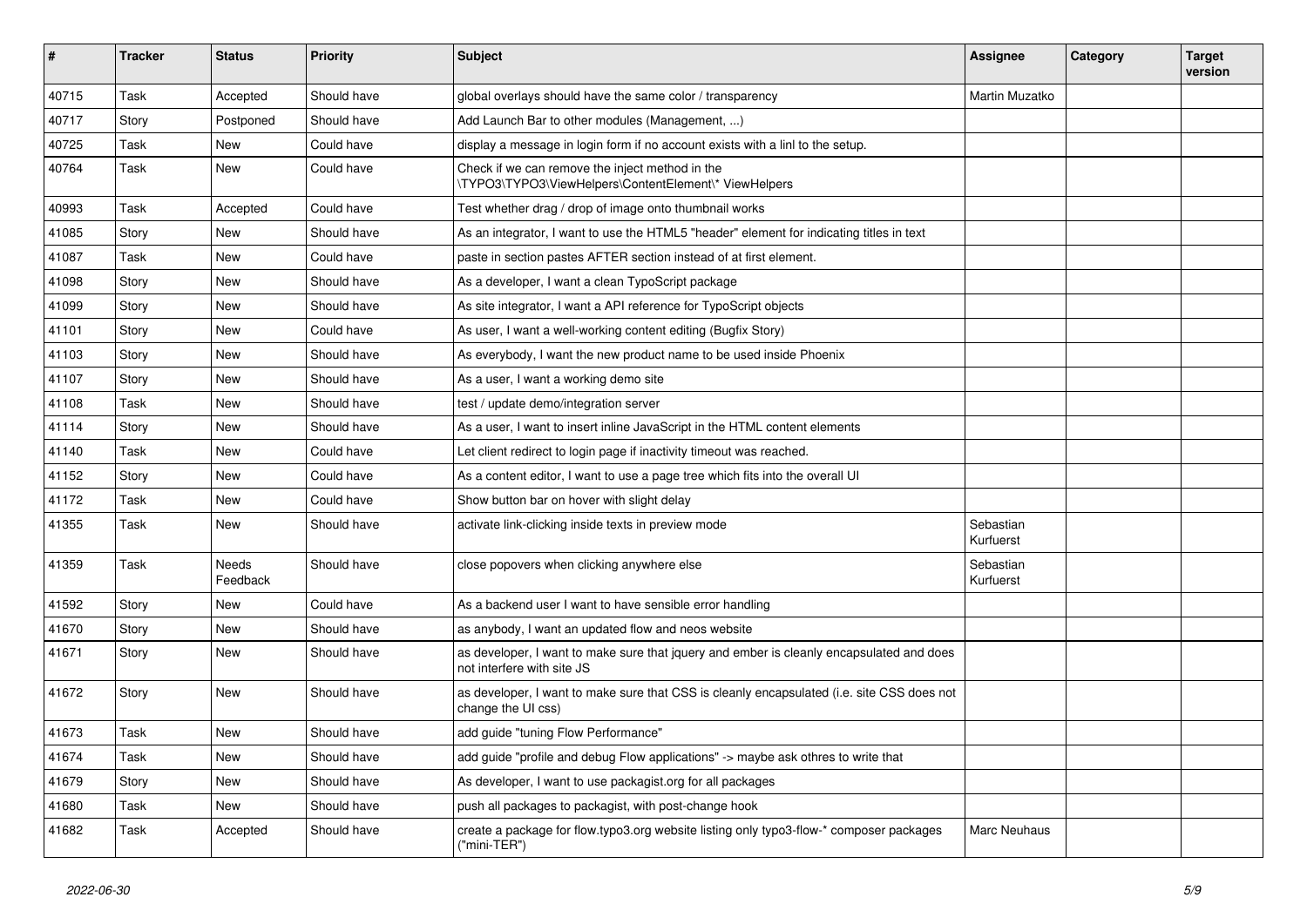| $\vert$ # | <b>Tracker</b> | <b>Status</b>     | <b>Priority</b> | <b>Subject</b>                                                                                                                                                       | Assignee                | Category | <b>Target</b><br>version |
|-----------|----------------|-------------------|-----------------|----------------------------------------------------------------------------------------------------------------------------------------------------------------------|-------------------------|----------|--------------------------|
| 41686     | Task           | <b>New</b>        | Should have     | ask community to convert Christians "Developing TYPO3 Neos Website" to tutorial in ReST                                                                              |                         |          |                          |
| 41687     | Task           | <b>New</b>        | Should have     | ask community to convert Sebastians "Technical Overview to Neos" to documentation in<br>ReST                                                                         |                         |          |                          |
| 41700     | Story          | <b>New</b>        | Should have     | As a developer I want to have a reasonable test coverage for JavaScript                                                                                              |                         |          |                          |
| 41702     | Story          | <b>New</b>        | Should have     | As an integrator I want to configure read / write access to pages / sections                                                                                         |                         |          |                          |
| 41787     | Task           | New               | Should have     | change git repositories on git typo3.org (FLOW3 -> Flow; Neos Name)                                                                                                  |                         |          |                          |
| 41821     | Task           | New               | Should have     | discuss how documentation can be improved                                                                                                                            | <b>Berit Hlubek</b>     |          |                          |
| 41838     | Task           | Accepted          | Should have     | document and update conventions for composer name and package keys                                                                                                   | Christian Jul<br>Jensen |          |                          |
| 41845     | Task           | Needs<br>Feedback | Should have     | write chapter on Testing in flow.typo3.org guide (Christian Peters takes over this task)                                                                             | Martin Muzatko          |          |                          |
| 41850     | Story          | New               | Should have     | As an integrator I would like to include default content styles from Neos                                                                                            |                         |          |                          |
| 41852     | Task           | <b>New</b>        | Should have     | Add default content styles inside the content elements package.                                                                                                      | <b>Berit Hlubek</b>     |          |                          |
| 41853     | Story          | <b>New</b>        | Should have     | As an integrator I want an optimized setup                                                                                                                           |                         |          |                          |
| 41855     | Task           | <b>New</b>        | Should have     | Optimize the usability of the site creation wizard                                                                                                                   | <b>Berit Hlubek</b>     |          |                          |
| 41856     | Task           | <b>New</b>        | Should have     | Require the needed graphic modules for the site import and show a warning if the modules<br>are not found                                                            |                         |          |                          |
| 41858     | Story          | New               | Should have     | As an integrator I want a complete feature set in TypoScript and EEL                                                                                                 |                         |          |                          |
| 41859     | Task           | Accepted          | Should have     | Create a standard library for common string, array and date functions in EEL                                                                                         | Christopher<br>Hlubek   |          |                          |
| 41861     | Story          | <b>New</b>        | Should have     | As any user I want a better usability of the backend UI                                                                                                              |                         |          |                          |
| 41872     | Task           | <b>New</b>        | Should have     | Detect if symlinks can be created                                                                                                                                    |                         |          |                          |
| 41876     | Task           | <b>New</b>        | Should have     | Make Neos UI work with Zurb Foundation (for example)                                                                                                                 |                         |          |                          |
| 41877     | Task           | <b>New</b>        | Should have     | Explore: Find a way to include Neos / Flow news via RSS                                                                                                              |                         |          |                          |
| 41878     | Task           | <b>New</b>        | Should have     | extract package management to own package                                                                                                                            |                         |          |                          |
| 41892     | Task           | <b>New</b>        | Should have     | Set up an environment for the demo site plus the domain name: neos.demo.typo3.org                                                                                    | Ben van 't Ende         |          |                          |
| 41973     | Task           | Accepted          | Should have     | Align button bars for editables on top of the editable border to prevent overlay issues with<br>the content                                                          | Sebastian<br>Kurfuerst  |          |                          |
| 42038     | Task           | <b>New</b>        | Must have       | Automatic save is not always in sync with content, content could be lost                                                                                             |                         |          |                          |
| 42206     | Task           | <b>New</b>        | Should have     | When a content element is hidden based on hiddenBeforeDateTime / hiddenAfterDateTime<br>the hidden CSS should also be applied (so the element should be transparent) |                         |          |                          |
| 42216     | Task           | New               | Should have     | Show at least some recognizable content of a node in the inspector panel. Now the header<br>property is used which only works for headlines                          |                         |          |                          |
| 42220     | Task           | <b>New</b>        | Should have     | "Uncaught ReferenceError: nextAnimation is not defined" javascript error on load (demo<br>package)                                                                   |                         |          |                          |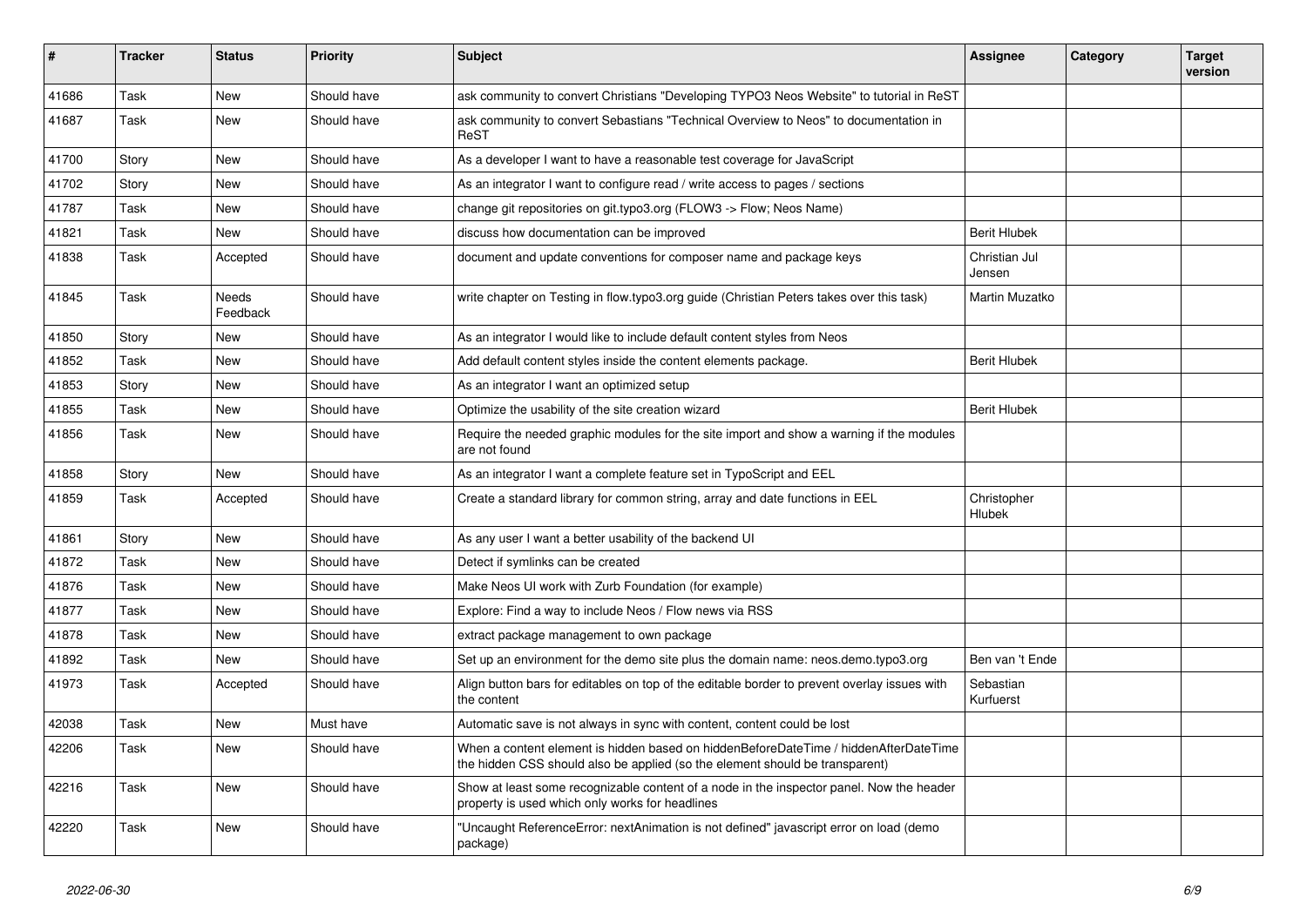| $\sharp$ | <b>Tracker</b>      | <b>Status</b> | <b>Priority</b> | <b>Subject</b>                                                                                                               | <b>Assignee</b>        | Category | <b>Target</b><br>version |
|----------|---------------------|---------------|-----------------|------------------------------------------------------------------------------------------------------------------------------|------------------------|----------|--------------------------|
| 42246    | Task                | New           | Must have       | Use same DOM hierarchy for logged in backend user and public and do not render content<br>editing classes in public frontend |                        |          |                          |
| 42248    | Task                | <b>New</b>    | Must have       | Move backend includes (JS and CSS) back to Neos package                                                                      |                        |          |                          |
| 42672    | Story               | <b>New</b>    | Should have     | As everybody, I want no JavaScript loading issues (Bugfix story)                                                             |                        |          |                          |
| 45009    | Work Package        | New           | Should have     | [EPIC] mobile phone version of content editing                                                                               |                        |          |                          |
| 45011    | Story               | New           | Could have      | Make user settings changeable in the Neos backend                                                                            |                        |          |                          |
| 45019    | <b>Work Package</b> | New           | Should have     | [WIP] Real-World Error Reporting                                                                                             |                        |          |                          |
| 45025    | Work Package        | New           | Should have     | [WIP] Create minimal publishing workflow                                                                                     | Robert Lemke           |          |                          |
| 45049    | Task                | New           | Should have     | Remove dependency on midgardNotifications                                                                                    |                        |          |                          |
| 45400    | Work Package        | New           | Should have     | [WIP] Developer Toolbar (Community)                                                                                          |                        |          |                          |
| 45410    | Work Package        | <b>New</b>    | Should have     | [WIP] TypoScript Debugger (Community)                                                                                        |                        |          |                          |
| 45501    | Task                | New           | Should have     | Image Metadata in ContentEditing should be cached                                                                            |                        |          |                          |
| 46526    | Story               | <b>New</b>    | Should have     | Media/Scheme aware URL handler                                                                                               |                        |          |                          |
| 47895    | Work Package        | New           | Could have      | Taxonomy solution                                                                                                            |                        |          |                          |
| 48075    | Task                | Accepted      | Should have     | Context bar                                                                                                                  |                        |          |                          |
| 48076    | Task                | Accepted      | Should have     | Wireframe mode toggle                                                                                                        | Rasmus<br>Skjoldan     |          |                          |
| 48241    | Task                | <b>New</b>    | Should have     | Create sandboxed Jenkins testing environment                                                                                 | Robert Lemke           |          |                          |
| 48334    | Task                | <b>New</b>    | Should have     | (maybe) re-introduce "development mode indicator" in topToolbarTemplate                                                      |                        |          |                          |
| 48357    | Task                | New           | Should have     | get rid of window.Ember                                                                                                      | Sebastian<br>Kurfuerst |          |                          |
| 48358    | Task                | <b>New</b>    | Should have     | get rid of window.plupload, window.Chosen, window.AbstractChosen etc,<br>window.GENTICS                                      | Sebastian<br>Kurfuerst |          |                          |
| 48368    | Task                | Accepted      | Should have     | Behat tests for Page Tree                                                                                                    | Markus<br>Goldbeck     |          |                          |
| 48525    | Work Package        | New           | Should have     | [WIP] TYPO3CR Scalability and consistence                                                                                    |                        |          |                          |
| 49595    | Task                | <b>New</b>    | Should have     | Neos setup does not check for required php-gd module                                                                         |                        |          |                          |
| 51343    | Task                | New           | Should have     | Add reasonable test coverage for PluginImplementation                                                                        |                        |          |                          |
| 52393    | Task                | <b>New</b>    | Should have     | Pagetree: Editing page title on blur bug                                                                                     |                        |          |                          |
| 52394    | Task                | New           | Should have     | Pagetree: Editing page title on blur bug                                                                                     |                        |          |                          |
| 52395    | Task                | New           | Could have      | Sites module: Removing already imported sites                                                                                |                        |          |                          |
| 52396    | Task                | New           | Could have      | Sites module: Error message if name field is empty                                                                           |                        |          |                          |
| 52397    | Task                | New           | Should have     | Fmm: Headlines of groups should be better seperated                                                                          |                        |          |                          |
| 52398    | Task                | New           | Should have     | Neos Backend dropdowns layout                                                                                                |                        |          |                          |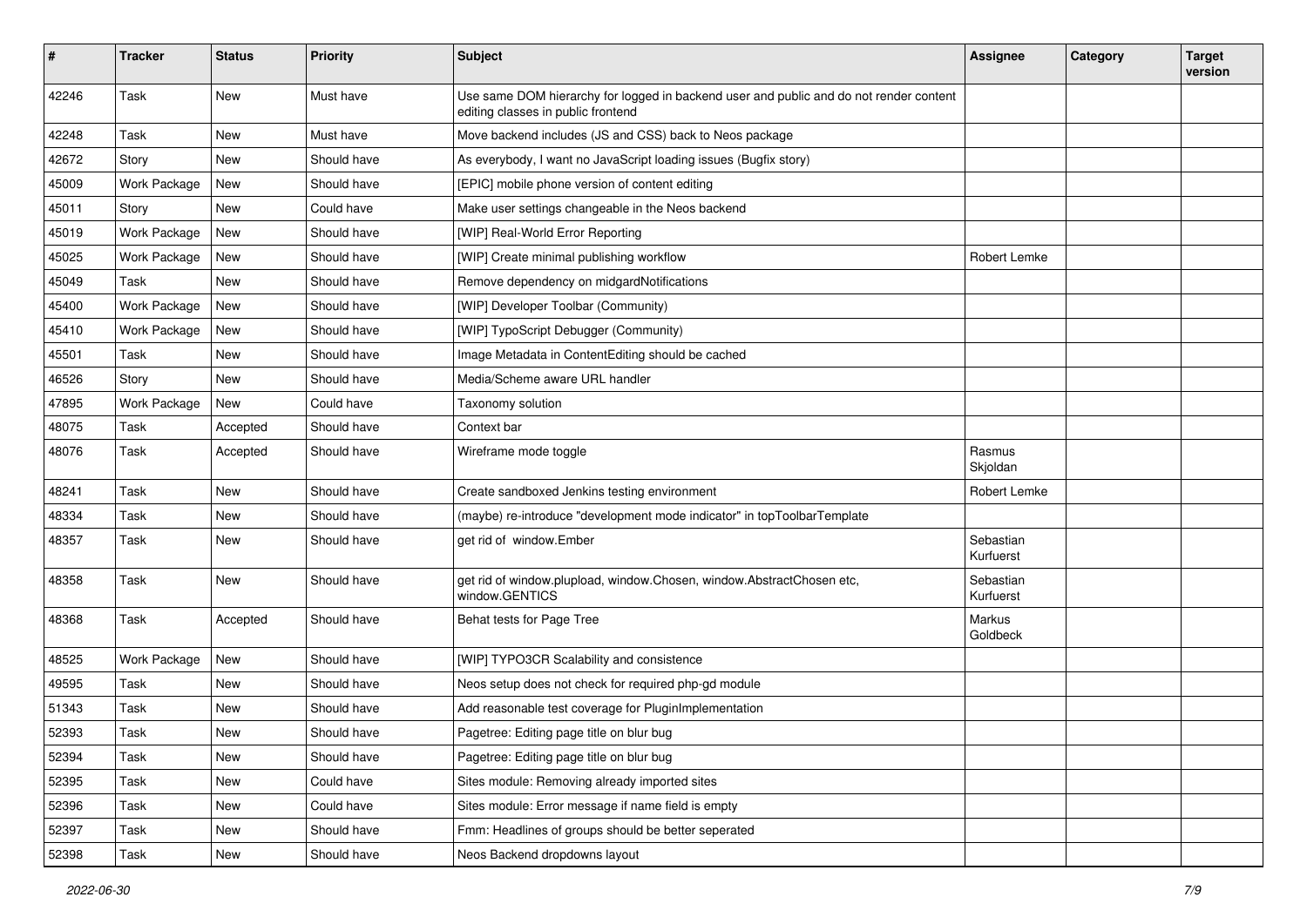| $\vert$ # | <b>Tracker</b> | <b>Status</b>     | <b>Priority</b> | Subject                                                                                    | <b>Assignee</b>        | Category                        | <b>Target</b><br>version |
|-----------|----------------|-------------------|-----------------|--------------------------------------------------------------------------------------------|------------------------|---------------------------------|--------------------------|
| 52399     | Task           | <b>New</b>        | Should have     | Fmm: Change the sites listing                                                              |                        |                                 |                          |
| 52400     | Task           | New               | Could have      | Fmm: Open button action should be changed                                                  |                        |                                 |                          |
| 52408     | Task           | New               | Should have     | Neos Backend: Complete broken at IE9                                                       |                        |                                 |                          |
| 52790     | Task           | New               | Should have     | Prefix remaining dynatree classes (drag'n'drop)                                            |                        |                                 |                          |
| 53457     | Task           | <b>New</b>        | Must have       | Editing in fullscreen mode doesn't work                                                    |                        |                                 |                          |
| 54040     | Task           | Needs<br>Feedback | Should have     | Aloha: filter<br>tags from headline elements                                               |                        |                                 |                          |
| 54475     | Task           | New               | Should have     | Wrong redirection when logging out after change of site's state                            |                        |                                 |                          |
| 54881     | Story          | <b>New</b>        | Must have       | Sortable table columns in Neos backend modules                                             |                        |                                 |                          |
| 55313     | Task           | <b>New</b>        | Must have       | Backend routing failure with similar site names                                            |                        |                                 |                          |
| 55708     | Task           | <b>New</b>        | Should have     | reloadIfChanged: TRUE has no effect on dateTime properties                                 |                        |                                 |                          |
| 55839     | Task           | <b>New</b>        | Should have     | Pagetree does not handle deletings of other user                                           |                        |                                 |                          |
| 55840     | Task           | <b>New</b>        | Should have     | Binding of Title in Pagetree and Inspector                                                 |                        |                                 |                          |
| 55841     | Task           | <b>New</b>        | Should have     | New Page does not change publication state buttons                                         | <b>Steffen Frosch</b>  |                                 |                          |
| 57698     | Task           | New               | Must have       | Adding two Plugins on Page not possible because one affects the other.                     |                        |                                 |                          |
| 58195     | Task           | New               | Should have     | header tag inlineeditable but not aloha settings                                           |                        |                                 |                          |
| 40316     | Story          | Postponed         | Must have       | As a content editor, I don't want anybody else to see the content of my personal workspace | Andreas<br>Förthner    | Administration                  |                          |
| 47905     | Work Package   | New               | Should have     | Perfection the Party and Account Management Module                                         | Adrian Föder           | Administration                  |                          |
| 52053     | Task           | New               | Should have     | Deleting Home page leaves backend inaccessible                                             |                        | <b>Content Editing</b>          |                          |
| 54976     | Task           | New               | Should have     | neos:contentElement.editable adds additional div in live                                   |                        | <b>Content Editing</b>          |                          |
| 44913     | Story          | On Hold           | Should have     | RESTful NodeController for easy comment creation                                           |                        | Content<br>Management           |                          |
| 41931     | Task           | <b>New</b>        | Should have     | TODO: add the page properties in a more clever way, and only when being in backend         |                        | <b>Content Rendering</b>        |                          |
| 48526     | Task           | Accepted          | Should have     | evaluate use of graph databases as high-performance store                                  | Sebastian<br>Kurfuerst | <b>Content Repository</b>       |                          |
| 45038     | Task           | New               | Could have      | [DEMOSITE] Design that doesnt blend in as well                                             |                        | General / Project               |                          |
| 45035     | Task           | New               | Could have      | 'First visit' guide                                                                        |                        | <b>Global User</b><br>Interface |                          |
| 40469     | Story          | New               | Could have      | (low prio) As a user I want to get redirected to setup tool if install is incomplete       |                        | Setup                           |                          |
| 55010     | Task           | New               | Should have     | Wrong CSS-Styling in Installer                                                             |                        | Setup                           |                          |
| 53272     | Task           | New               | Could have      | Animated icon when saving/publishing changes                                               |                        | Global User<br>Interface        | $1.0$ alpha $8$          |
| 41112     | Task           | New               | Should have     | use better Content-Type previews                                                           | Sebastian<br>Kurfuerst |                                 | $1.1$                    |